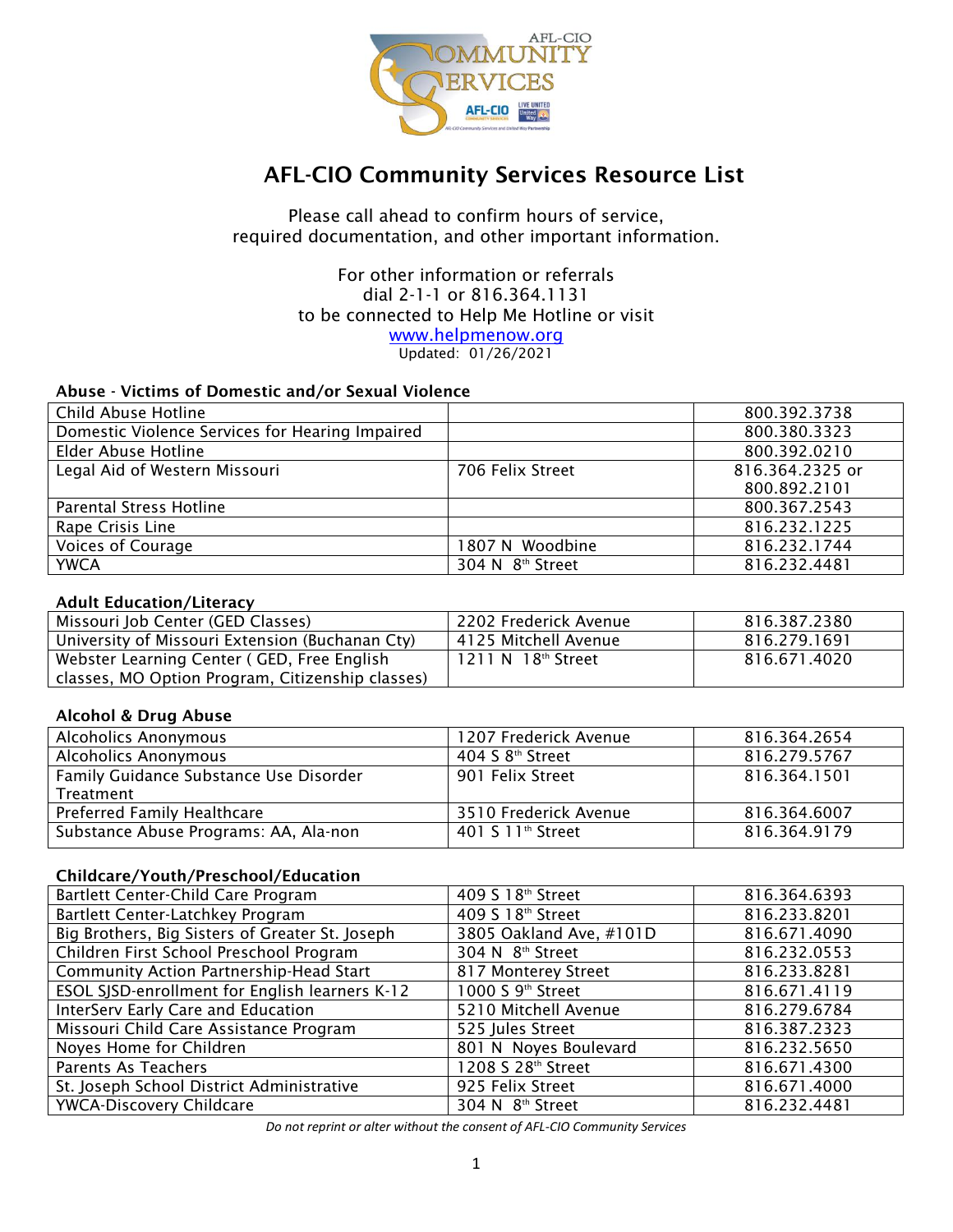| YWCA - GRIT Center (Growing Resilient            | 304 N 8th St         | 816.232.4481 |
|--------------------------------------------------|----------------------|--------------|
| Independent Teens)                               |                      |              |
| YMCA - Explorers Early Learning Center           | 3601 N Village Dr    | 816.387.8546 |
| YMCA - Student Enrichment Program                | 3601 N Village Dr    | 816.233.9622 |
| YMCA - Y's Kids World Early Learning Center -    | 4525 Downs Drive     | 816.271.4462 |
| <b>MWSU</b>                                      |                      |              |
| YMCA - Y-Stars Program (Individuals with         | 3601 N Village Dr    | 816.233.9622 |
| Developmental Disabilities)                      |                      |              |
| Youth Alliance - Educare, Youth Volunteer Corps, | 5223 Mitchell Avenue | 816.232.0050 |
| YAC Attack, Trips for Kids Cycling Program       |                      |              |

## Clothing

| Birthright                                       | 1018 N 19th Street            | 816.279.8242 |
|--------------------------------------------------|-------------------------------|--------------|
| Fab-U-Less Finds                                 | 1203 N 6 <sup>th</sup> Street | 816.364.1131 |
| <b>Family Worship Center</b>                     | 12293 County Road 438         | 816.244.0178 |
|                                                  |                               | 816.261.9197 |
| <b>Goodwill Store</b>                            | 3615 Faraon Street            | 816.232.0197 |
| Grace House                                      | 2638 Lafayette Street         | 816.262.9401 |
| Jacob's Closet for Children                      | 2623 Mitchell Avenue          | 816.232.3374 |
| Pivotal Point Thrift Store                       | 4826 Frederick                | 816.259.5074 |
| Red Racks Thrift Store                           | 3025 S Belt Highway           | 816.279.4900 |
| Share & Care (Evolution United Methodist Church) | 202 W Hyde Park Ave           | 816.273.5359 |
| <b>Valley Community Center</b>                   | 909 W Valley Street           | 816.238.1709 |

# Credit Counseling/Financial information

| Apprisen (Div. of Consumer Credit Counseling)      | 8826 Sante Fe Drive, Ste 110 | 800.355.2227 |
|----------------------------------------------------|------------------------------|--------------|
| Services)                                          | Overland Park, KS 66212      |              |
| <b>Family Support Division - TANF</b>              | 525 Jules Street             | 816.387.2000 |
| University of Missouri Extension (Family Financial | l 4125 Mitchell Avenue       | 816.279.1691 |
| <b>Education Specialist</b> )                      |                              |              |

# Developmental Disabilities

| Albany Regional Office                | 525 Jules Street, Ste 210    | 816.387.2220 |
|---------------------------------------|------------------------------|--------------|
| Bureau of Special Healthcare Needs    | 207 E McElwaine, Cameron, MO | 800.451.0669 |
| Missouri First Steps                  | 604 E Pawnee, Savannah, MO   | 816.363.1078 |
| <b>Progressive Community Services</b> | 1620 N Woodbine              | 816.364.3827 |
| United Cerebral Palsy                 | 3303 Frederick Avenue        | 816.364.3836 |

# Disabilities

| Bridge Interpreting                      | 4420 S 40th Street | 816.244.0834 |
|------------------------------------------|--------------------|--------------|
| Family Support Division - Blind Services | 525 Jules Street   | 816.387.2000 |
| MERIL                                    | 4420 S 40th Street | 816.279.8558 |

# Emergency Shelter

| <b>Community Action Partnership Shelter</b> | $629S8^{th}$ Street          | 816.689.0150    |
|---------------------------------------------|------------------------------|-----------------|
| Noyes Home for Children                     | 801 N Noves Boulevard        | 816.232.5650    |
| Salvation Army (families)                   | $618S6^{\text{th}}$ Street   | 816.279.2101    |
| <b>YWCA</b>                                 | 304 N 8 <sup>th</sup> Street | 816.232.4481 or |
|                                             |                              | 800.653.1477    |

# Employment/Training

| Advance Services Inc                    | 1202 Village Drive    | 816.396.0036 |
|-----------------------------------------|-----------------------|--------------|
| Alpha Staffing                          | 1123 S 10th Street    | 816.364.0066 |
| <b>Experience Works</b>                 | 2202 Frederick Avenue | 816.676.1161 |
| <b>Express Employment Professionals</b> | 2620 N Belt Highway   | 816.676.0303 |
| <b>GoodWORKS</b>                        | 2202 Frederick Avenue | 816.232.3108 |

*Do not reprint or alter without the consent of AFL-CIO Community Services*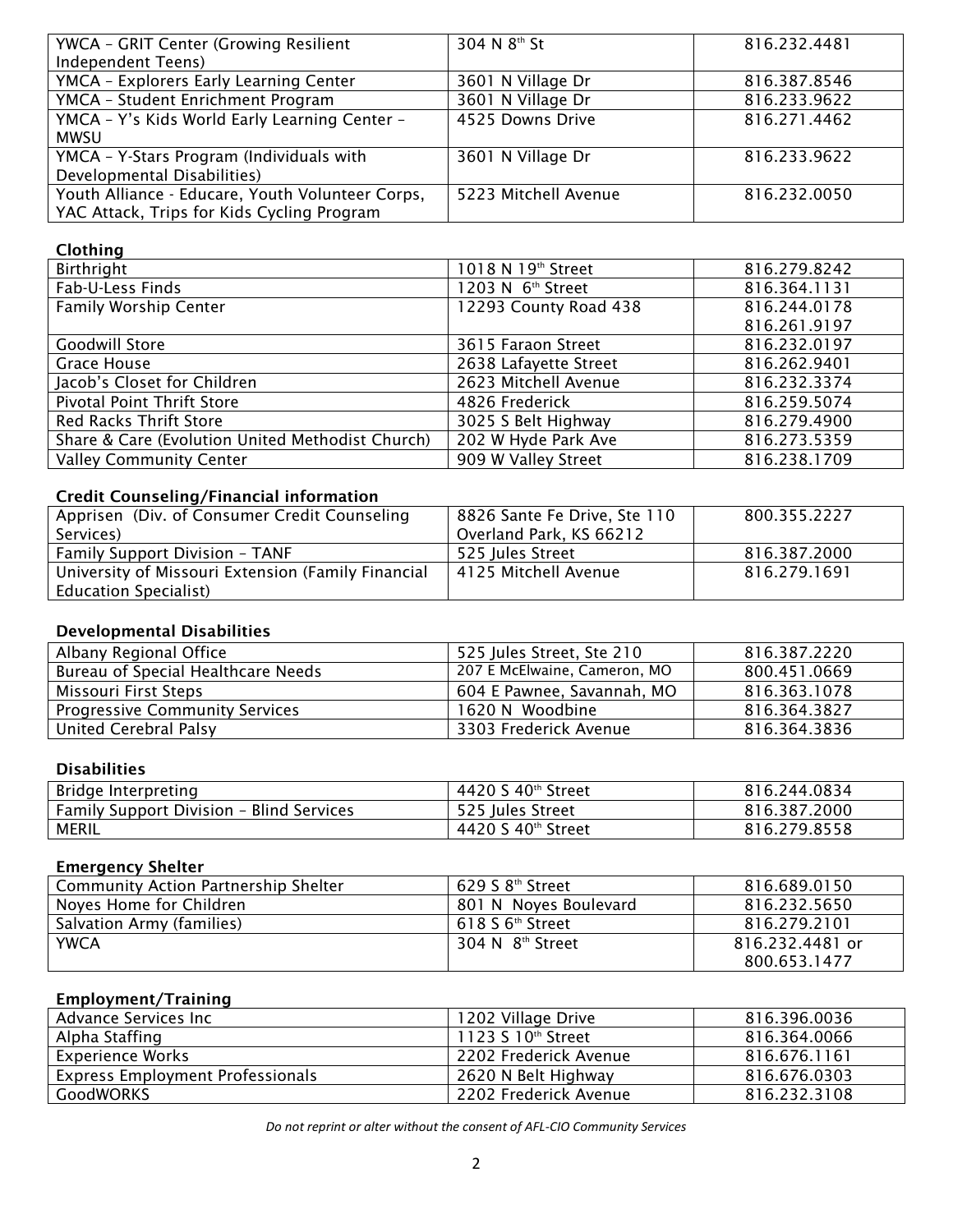| <b>IMKO Staffing</b>                        | 900 N Belt Highway    | 816.233.4040 |
|---------------------------------------------|-----------------------|--------------|
| <b>Kelly Services</b>                       | 3715 Beck Road        | 816.233.3411 |
| Labor Max                                   | 2019 S Belt Highway   | 816.749.4562 |
| Missouri Career Center                      | 2202 Frederick Avenue | 816.387.2380 |
| Mo-Kan Regional Council Dislocated Worker's | 2202 Frederick Avenue | 816.387.2380 |
| Program\Adult Program                       |                       |              |
| The Rehabilitation Institute                | 701 Edmond            | 816.390.8083 |
| <b>UCP</b>                                  | 3303 Frederick Avenue | 816.364.3836 |
| Vocational Rehabilitation                   | 522 Jules Street      | 816.387.2280 |
| Youth Alliance, Youth Employment Program    | 5223 Mitchell Avenue  | 816.232.0050 |

#### Food

| Crossing Nutrition Center (The)                | 615 S 7 <sup>th</sup> Street  | 816.617.2148       |
|------------------------------------------------|-------------------------------|--------------------|
| Family Support Division (SNAP)                 | 525 Jules Street, Room 127    | 816.387.2000       |
| Family Worship Center Food Pantry              | 12293 County Road 438         | 816.279.4635       |
| InterServ - Food Pantry                        | 5400 King Hill Avenue         | 816.238.4511 x 229 |
| InterServ - Senior Meals Program               | 5400 King Hill Avenue         | 816.238.4511 x 235 |
| InterServ Mobile Meals                         | 5400 King Hill Avenue         | 816.238.4511 x 234 |
| Open Door Food Kitchen                         | 615 S 8th Street              | 816.364.1085       |
| Patee Park Baptist Food Pantry                 | 1107 S 10th Street            | 816.233.6446       |
| Senior Meals Program, Bartlett Center          | 409 S 18th Street             | 816.233.8201       |
| Senior Meals Program, InterServ                | 1000 Francis Street           | 816.232.2839       |
| <b>Wesley Senior Towers</b>                    |                               |                    |
| St. Francis Xavier Church Food Pantry          | 2701 Seneca (NE corner 27th & | 816.671.9473       |
|                                                | Seneca)                       |                    |
| St James Church Food Pantry                    | 5815 Pryor Avenue             | 816.238.0853       |
| St Joseph Cathedral Food Pantry (diabetic food | 519 N 10 <sup>th</sup> Street | 816.232.7763       |
| also available)                                |                               |                    |
| St. Mary's Church Food Pantry                  | 1606 N 2 <sup>nd</sup> Street | 816.279.1154       |
| <b>Valley Center Food Pantry</b>               | 909 W Valley Street           | 816.238.1709       |
| WIC-Women, Infants and Children                | 904 S 10th Street             | 816.271.4723       |

# Housing/Rent Assistance

| AFL-CIO Community Services (rental property list) | 1203 N 6 <sup>th</sup> Street      | 816.364.1131 |
|---------------------------------------------------|------------------------------------|--------------|
| <b>Brittany Village</b>                           | 1601 North 36 <sup>th</sup> Street | 816.233.7626 |
| Catholic Charities - Home Plus Program            | 1123 S 10th Street                 | 816.232.2885 |
| <b>Community Housing Management</b>               | 730 S 6 <sup>th</sup> Street       | 816.233.4250 |
| <b>Habitat for Humanity</b>                       | 3131 Frederick Ave                 | 816.279.2552 |
| InterServ                                         | 5400 King Hill Avenue              | 816.238.4511 |
| MERIL (Independent Living) Community Access       | 4420 S 40th Street                 | 816.279.8558 |
| Northwood Terrace Apartments                      | 1203 Northwood                     | 816.232.3921 |
| Oak Ridge Apartments                              | 1205 Angelique Street              | 816.279.2784 |
| Pivotal Point Transitional Housing                | 3000 Parkway A #7                  | 816.689.1383 |
| Pleasant Heights Apartments                       | 2902 S 36th Place                  | 816.233.0383 |
| St. Joseph Housing Authority                      | 2902 S 36th Street                 | 816.236.8200 |

# Legal Assistance

| Court Advocate Program, YWCA                 | 304 N 8 <sup>th</sup> Street   | 816.232.4481       |
|----------------------------------------------|--------------------------------|--------------------|
| InterServ Immigrant Services                 | 5400 King Hill Avenue          | 816.238.4511 x 228 |
| Legal Aid of Western Missouri                | 706 Felix Street               | 816.364.2325 or    |
|                                              |                                | 800.892.2101       |
| Public Administrator Personal Representative | $310 N$ 4 <sup>th</sup> Street | 816.271.1442       |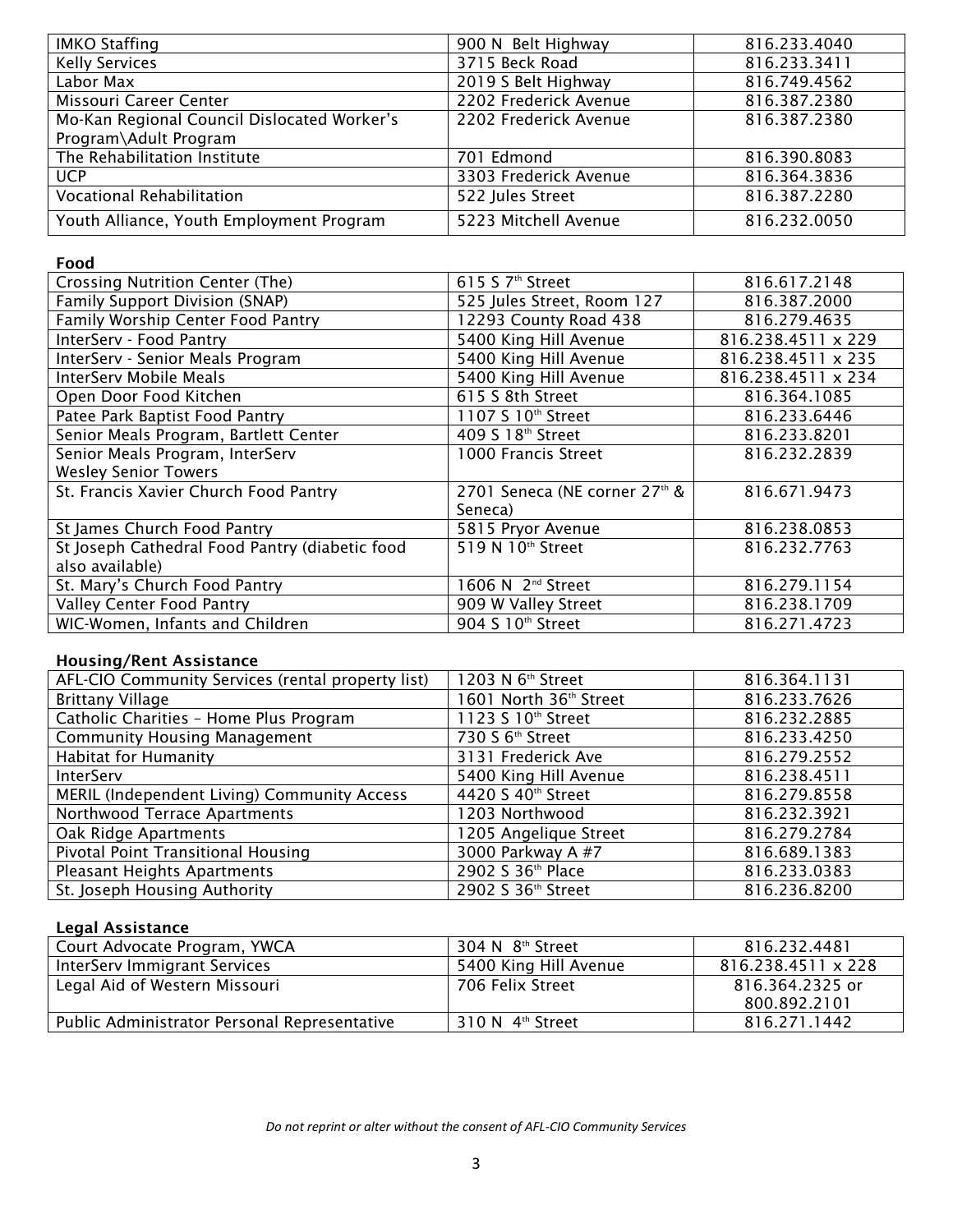## Medical/Dental/Counseling/Support Groups

| Medical/Defital/Counselling/Support Groups           |                               |              |
|------------------------------------------------------|-------------------------------|--------------|
| Angels Home Health                                   | 4420 S 40th Street            | 816.390.0900 |
| The Center, Samaritan Counseling                     | 902 Edmond Street, Ste 203    | 816.364.4300 |
| Community Health Line                                |                               | 816.271.4000 |
| Dept. of Health & Senior Services Special Health     | 207 McElwain, Cameron, MO     | 816.632.6008 |
| Care Needs (DHSS-SHCN)                               |                               | 800.451.0669 |
| Downtown Health Center                               | 503 S 6th St                  | 816.233.8536 |
| <b>Family Guidance Center</b>                        | 724 N 22 <sup>nd</sup> Street | 816.364.1501 |
| Family Support Division-Medicaid, MC+                | 525 Jules Street, Room 127    | 816.387.2000 |
| Fresh Start (help for relationships & after breakup) | Location to be announced      | 816.689.0120 |
| <b>Great Circle Intensive In-Home Services</b>       | 3500 N Village Drive          | 816.205.1527 |
| H.E.A.L.T.H (Community Health Navigator)             | 817 Monterey                  | 816.449.0979 |
|                                                      |                               | 816.233.8281 |
| MERIL - (Sensory disabilities) registered nurse      | 4420 S 40th Street            | 816.279.8558 |
| visits, consumer directed & in-home services         |                               |              |
| Northwest Behavioral Health Services                 | 2303 Village Drive            | 816.232.4417 |
| <b>Northwest Dental Services</b>                     | 3608 Faraon Street            | 816.364.6444 |
| Northwest Health Services                            | 2303 Village Drive            | 816.271.8261 |
| <b>Right Care</b>                                    |                               | 816.271.8850 |
| St Joseph Pregnancy Resource Center                  | 1502 N 36th Street, Ste A     | 816.387.8090 |
| Social Welfare Board Dental Clinic                   | 904 S 10th Street             | 816.233-5189 |
| Social Welfare Board Medical Clinic                  | 904 S 10 <sup>th</sup> Street | 816.233.5188 |
| Social Welfare Board Westside Clinic (GYN-Family)    | 904 S 10 <sup>th</sup> Street | 816.344.5233 |
| WIC-Women, Infants and Children                      | 904 S 10th Street             | 816.271.4723 |
| Willowbrook Women's Center                           | 1502 N 36th Street Ste A      | 816.244.7824 |
| <b>YWCA</b>                                          | 304 N 8 <sup>th</sup> Street  | 816.232.4481 |

# Mental Illness

| <b>Family Guidance Center</b>        | 724 N 22 <sup>nd</sup> Street | 816.364.1501 |
|--------------------------------------|-------------------------------|--------------|
| Mental Health Crisis Line            |                               | 888.279.8188 |
| Mosaic Life Care                     | 5325 Faraon                   | 816.271.7273 |
| Northwest Behavioral Health Services | 2303 Village Drive            | 816.232.6818 |
| The Center (counseling)              | 902 Edmond Street, Ste 203    | 816.364.4300 |

# Seniors

| <b>Community Housing Management</b>   | 730 S 6 <sup>th</sup> Street | 816.233.4250 |
|---------------------------------------|------------------------------|--------------|
| Division of Senior Services           | 525 Jules Street             | 816.387.2100 |
| Experience Works (Senior employment)  | 2202 Frederick Avenue        | 816.676.1161 |
| Faith in Action                       | 528 N 8 <sup>th</sup> Street | 816.271.7279 |
| InterServ                             | 5400 King Hill Avenue        | 816.232.8080 |
| <b>MERIL</b>                          | 4420 S 40th Street           | 816.279.8558 |
| NWMO Area Agency on Aging-St. Joseph  | 528 N 8th Street             | 660.726.3800 |
| Aging, Disability Resource Consultant |                              | 816.232.3393 |

#### Transportation/MO Driver License/State ID

| Jefferson Bus Lines        | 702 S 5 <sup>th</sup> Street | 816.233-6700 |
|----------------------------|------------------------------|--------------|
| MO License/State ID Office | 1301 Village Drive           | 816.232.1455 |
| St Joseph Transit          | 702 S 5 <sup>th</sup> Street | 816.325.3013 |

#### **Utilities**

| <b>AFL-CIO Community Services</b>   | 1203 N $6th$ Street   | 816.364.1131 |
|-------------------------------------|-----------------------|--------------|
| <b>Catholic Charities</b>           | 1123 S $10th$ Street  | 816.232.2885 |
| <b>Community Action Partnership</b> | 817 Monterey Street   | 816.233.8281 |
| <b>InterServ</b>                    | 5400 King Hill Avenue | 816.238.4511 |